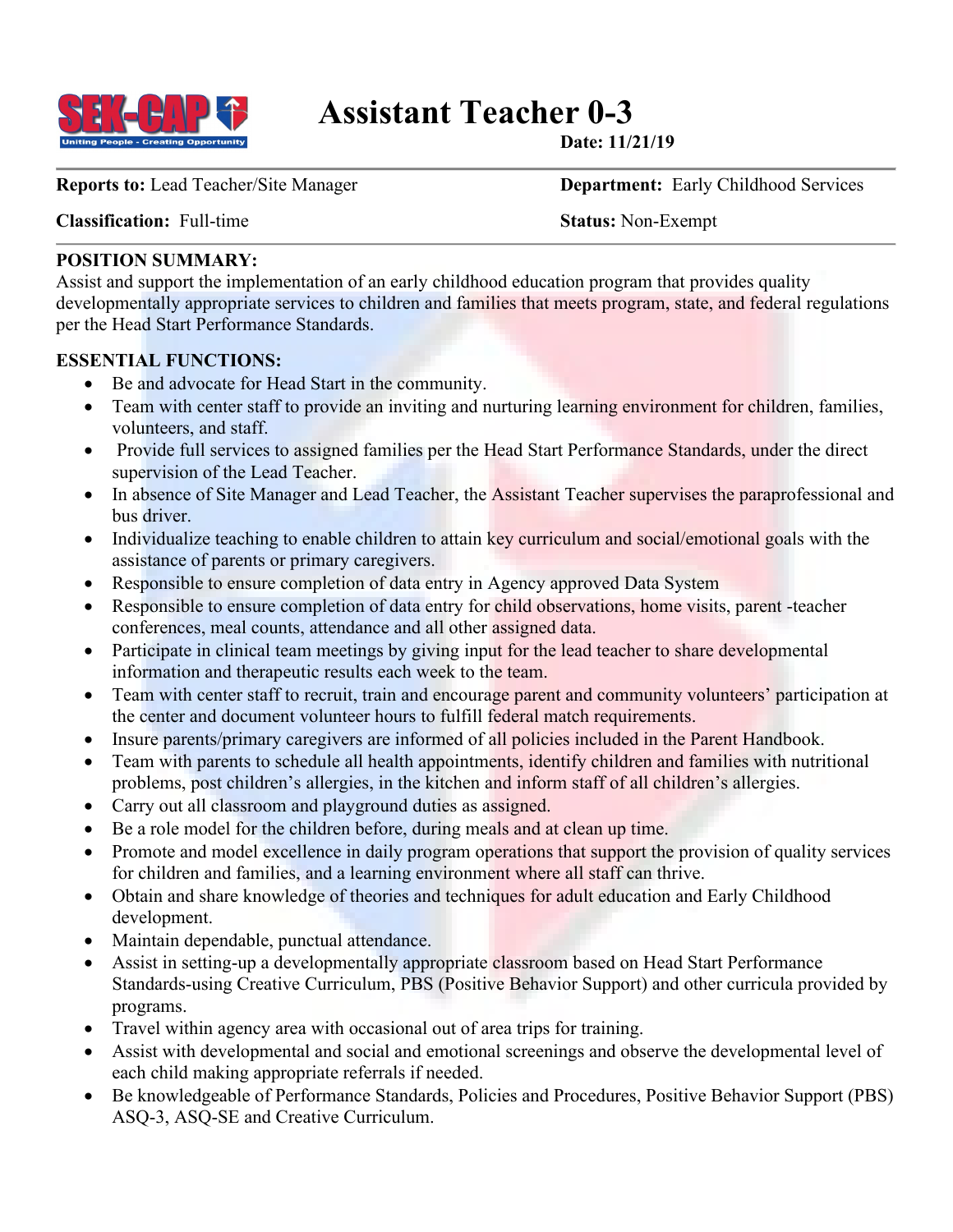- Participate in Individualized Education Plan (IEP), Individual Family Service Plan (IFSP), and/or Person-Centered Plan (PCP) meetings as needed for children with special needs while taking the role of resource person and parent advocate.
- Assist with informing parents of child's progress at parent conferences and/or monthly home visits or upon request of parent.
- Utilize Positive Behavior Support (PBS) strategies to prevent and defuse challenging behavior.
- Comply with Head Start Performance Standards.
- Respect and support cultural differences and diverse family structures.
- Demonstrate good work habits such as arriving on time and adhering to appropriate break times.
- Attend mandatory In-Service trainings and staff meetings.
- Responsibility to report any suspected abuse or neglect to appropriate authority.
- Advocate for SEK-CAP, Inc. in the community.
- Maintain and assure confidentiality and privacy of SEK-CAP, Inc. customers.
- Uphold and promote the core values and mission statement of SEK-CAP, Inc.
- Support management decisions both in actions and words.
- Other duties as assigned.

# **KNOWLEDGE AND EXPERIENCE:**

Essential:

- Basic computer skills.
- Basic operation skills of general office equipment such as photocopiers, faxes, and phone systems.
- Ability to get along with diverse personalities; tactful, mature, and flexible.
- Ability to meet and deal tactfully with the public and to communicate effectively and clearly both orally and in writing.
- Resourceful and well-organized self-starter, needing minimal supervision.
- Ability to establish and maintain positive, effective working relationships with co-workers, community partners, and customers.
- Ability to learn and adapt.

## Desired:

- Knowledge of Head Start Performance Standards/State Licensing requirements.
- Knowledge of area resources.

## **EDUCATION AND QUALIFICATIONS:**

- Prefer a bachelor's degree in Early Childhood or Degree in related field with 15 hours in Early Childhood education, or Associates Degree in Early Childhood Education or degree in related field with 15 hours in Early Childhood. Minimum requirement have or obtain an Infant/ Toddler CDA per the Head Start Act and state licensing.
- 3-5-year experience working with young children in a classroom setting preferred.
- Be eligible to obtain KDHE program approval.
- Obtain CDA credentials within 6 months of employment and keep current if does not have Early Childhood equivalent degree.
- Obtain First Aid card and CPR certification and keep current.
- Successfully complete a physical exam and TB skin test before beginning employment and every three years thereafter.
- Possess current, valid driver's license and meet agency insurance underwriting guidelines.
- Submit to and pass standard criminal history check.
- Submit to and pass standard drug screen test.
- Be fully vaccinated for COVID-19 before beginning employment